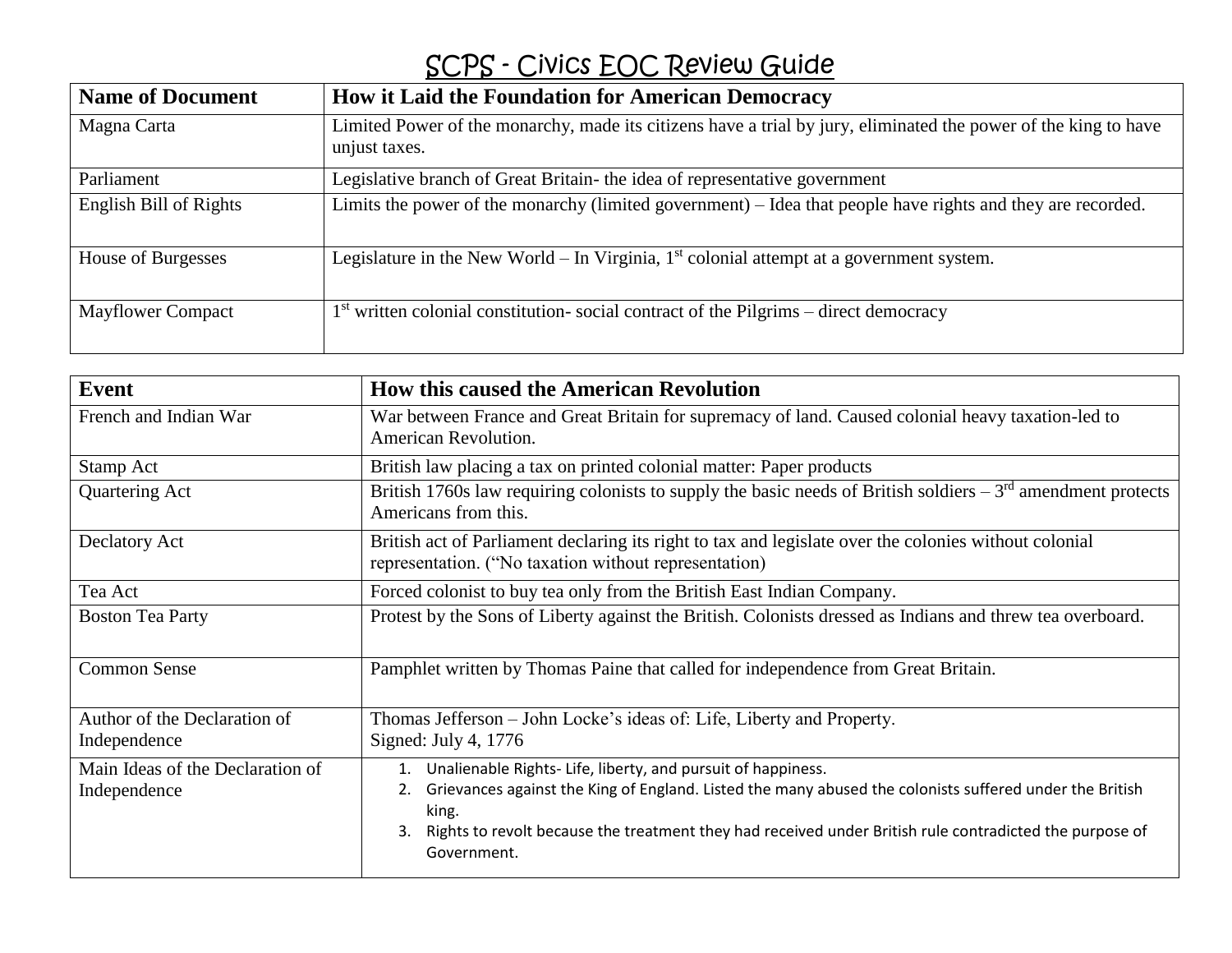

tax

ington used federal power and troops Farmers were heavily taxed because the Federal Government did not have power to

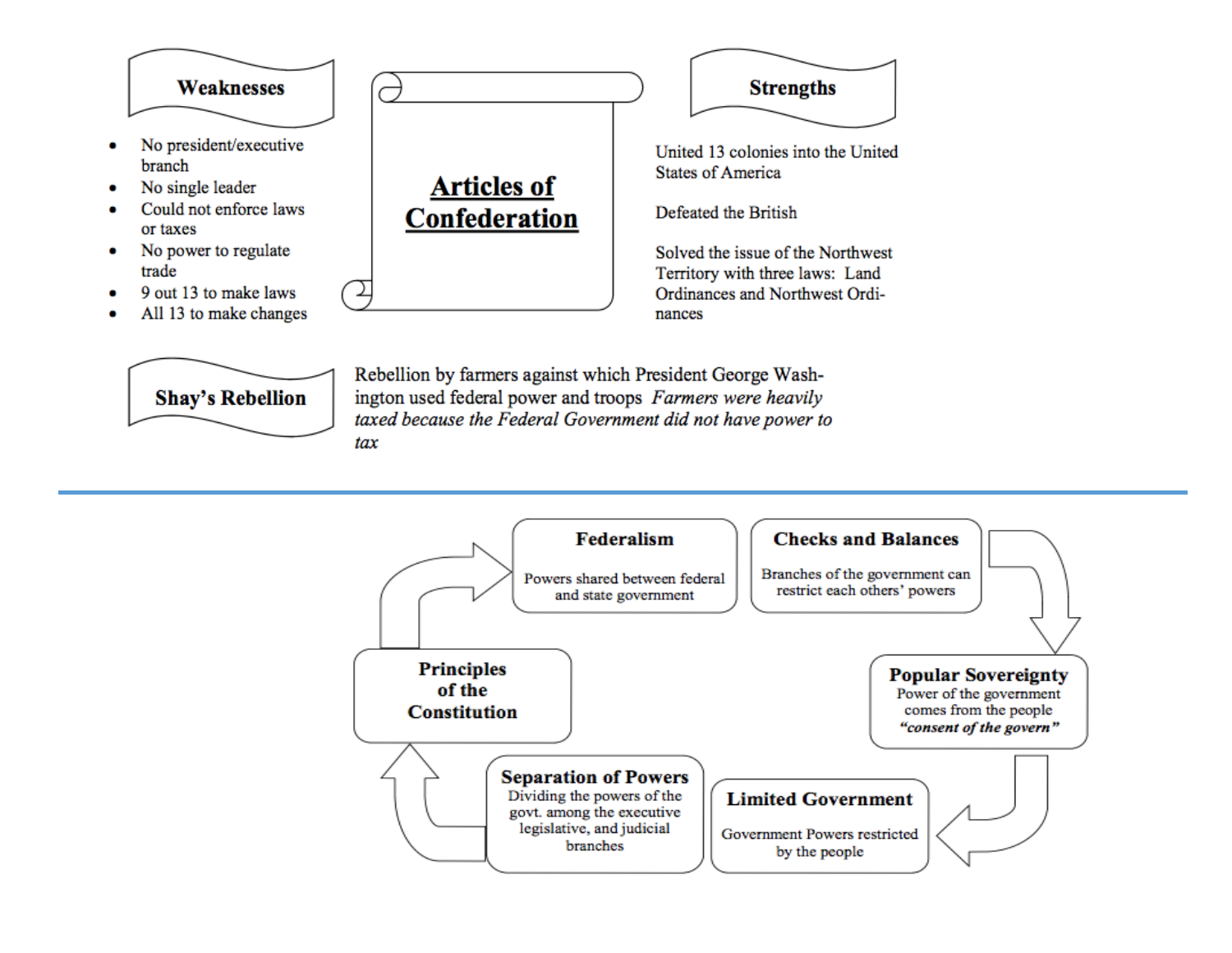

| <b>Amendment that address the President:</b>                                                                                                                                   | <b>Amendments that Address Voting Rights:</b>                                                                                                                                                                                                                                                                                                                                      |
|--------------------------------------------------------------------------------------------------------------------------------------------------------------------------------|------------------------------------------------------------------------------------------------------------------------------------------------------------------------------------------------------------------------------------------------------------------------------------------------------------------------------------------------------------------------------------|
| $20th$ : Inauguration date of the President                                                                                                                                    | 15 <sup>th</sup> : Minority groups gain suffrage                                                                                                                                                                                                                                                                                                                                   |
| $22nd$ : Limit president to two terms                                                                                                                                          | 19 <sup>th</sup> : Women gain suffrage                                                                                                                                                                                                                                                                                                                                             |
| $25th$ : Presidential succession Act                                                                                                                                           | 26 <sup>th</sup> : Voting age changed from 21 to 18 (Vietnam War)                                                                                                                                                                                                                                                                                                                  |
| <b>Post Civil War Amendments</b><br>$13th$ : Abolish slavery<br>$14th$ : Citizenship and due process of law on state level<br>15 <sup>th</sup> : Minority groups gain suffrage | <b>Amendments that Address Rights of the Accused</b><br>4 <sup>th</sup> : Privacy Amendment (Search Warrant)<br>5 <sup>th</sup> : Eminent domain, grand jury, self-incrimination, double jeopardy,<br>due process<br>6 <sup>th</sup> : Right to a speedy and public trail; Right to an attorney<br>8 <sup>th</sup> : Protection from cruel and unusual punishment, excessive bail. |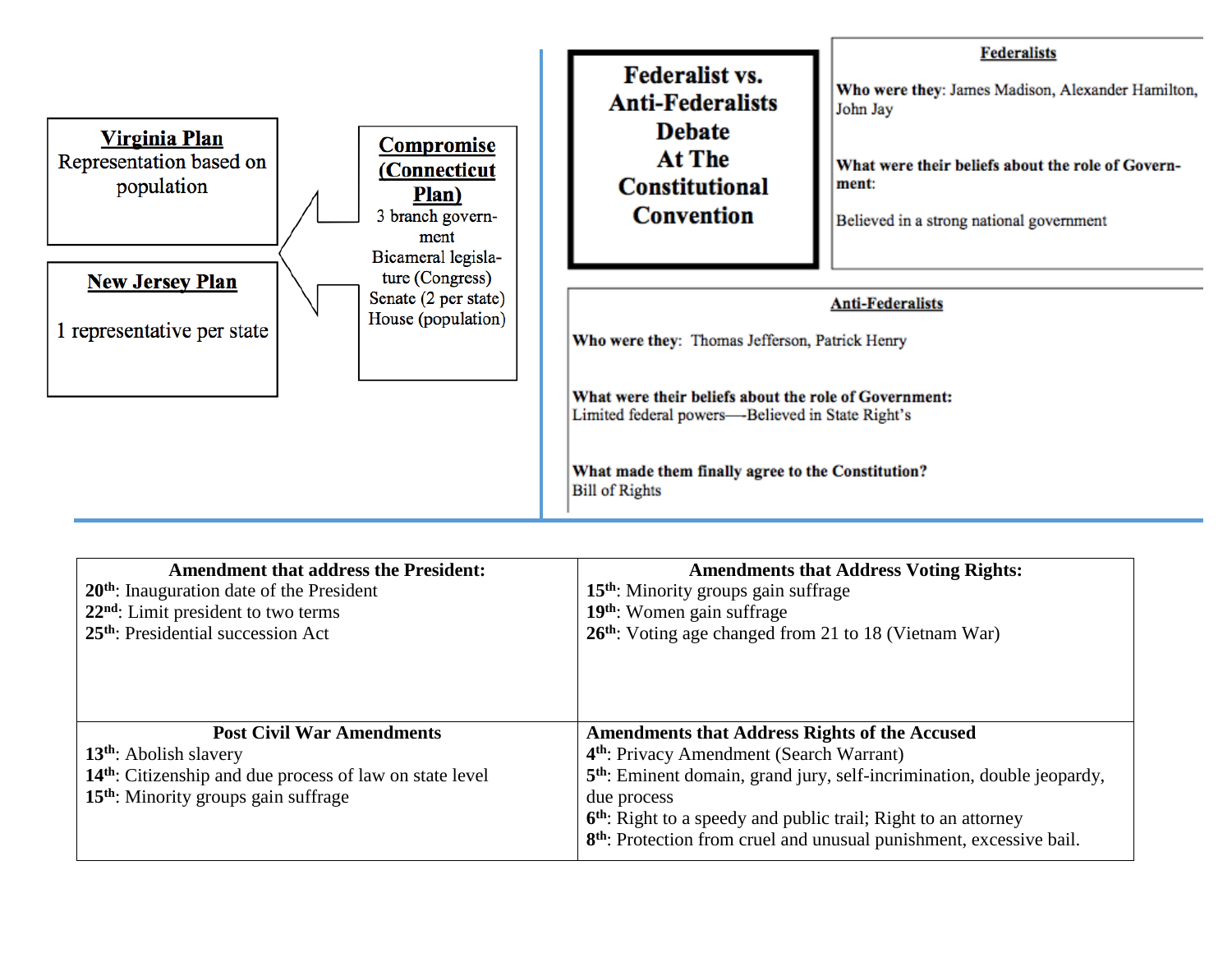## **Bill of Rights**

1st Amendment: Freedom of speech, press, religion, petition, and assembly

2nd Amendment: Right to bear arms (owning of Guns)

3rd Amendment: Quartering of Soldiers

4th Amendment: Privacy Act (search warrant) protection against of illegal search and seizures

5th Amendment: self-incrimination, due process of law, grand jury, eminent domain, and double jeopardy 6th Amendment: speedy and public trial, right to attorney

7th Amendment: Right to a jury in CIVIL CASES

8th Amendment: Protection against cruel and unusual punishment; excessive bail

9th Amendment: unmentioned rights

10th Amendment: Reserved Powers e.g. marriage, education, divorce, professional certification



**Examples:** 

Judges and Juries

**Examples:** 

Judges

NO Jury

Limited original and

appellate

**Examples:** 

**Justices** 

No Jury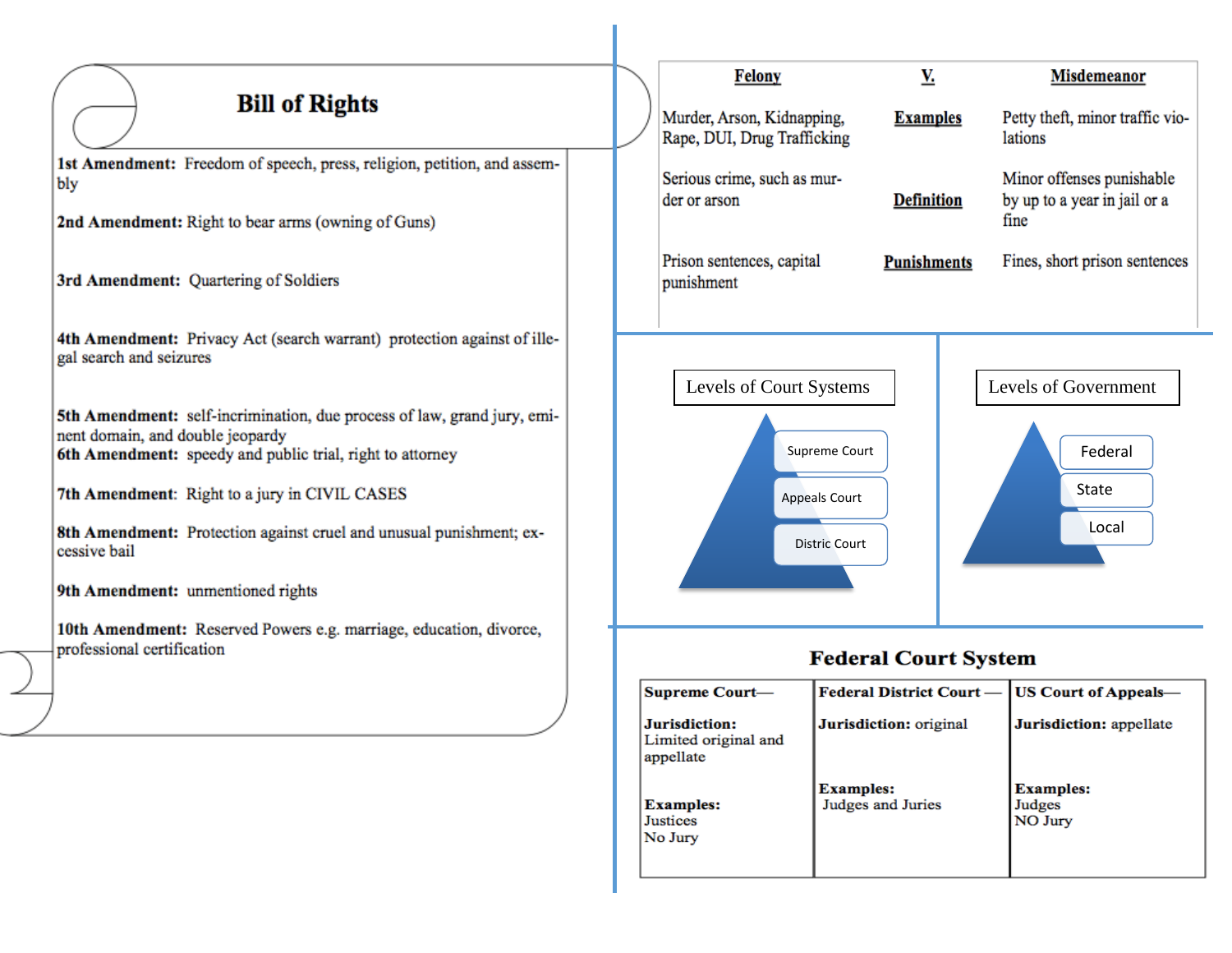| <b>The Three Branches</b> |                                              |                     |
|---------------------------|----------------------------------------------|---------------------|
| <b>Branch</b>             | Members of the Branch                        | Role                |
| Legislative Branch        | Congress                                     | Makes Laws          |
|                           | (House of Representatives and Senate)        |                     |
| <b>Executive Branch</b>   | President                                    | <b>Enforce Laws</b> |
|                           | <b>Executive Office of President Cabinet</b> |                     |
| Judicial Branch           | Supreme Court and Federal Court System       | Interpret Laws      |



| 7 roles of the president |                                                              |  |
|--------------------------|--------------------------------------------------------------|--|
| Chief executive          | Enforces laws                                                |  |
| Chief diplomat           | Handles foreign policy                                       |  |
| Party leader             | Head of his or her political party                           |  |
| Commander-in-chief       | Leader of the military                                       |  |
| Head of state            | Represents the US with foreign leaders and ceremonial leader |  |
| Economic leader          | Implementing the nation's economic policies                  |  |
| Chief legislator         | Propose legislation (laws) to congress                       |  |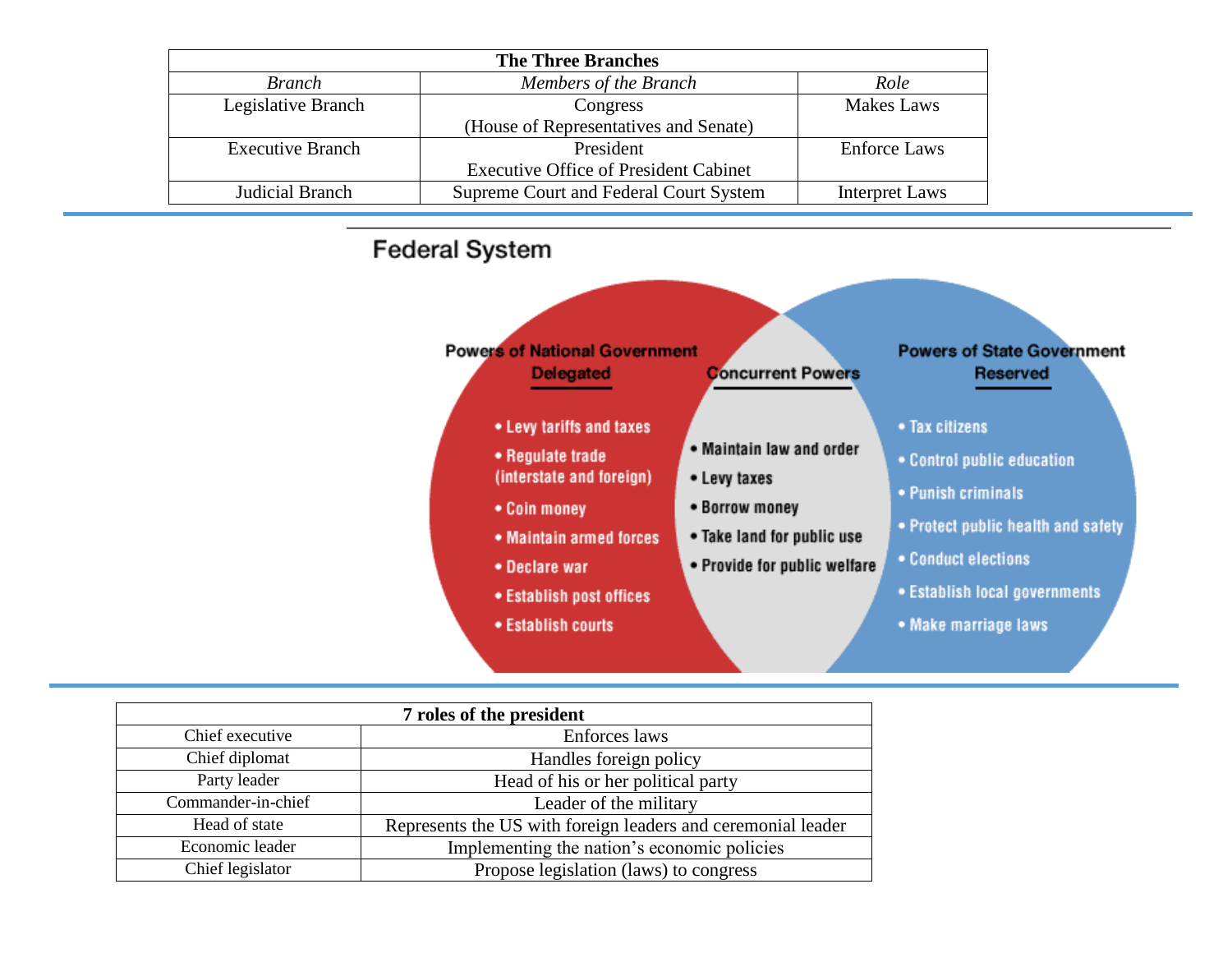### **Checks and Balances**

| Judicial Checks on      | Can declare presidential actions unconstitutional                                      |
|-------------------------|----------------------------------------------------------------------------------------|
| Executive               |                                                                                        |
| Judicial Checks on      | Can declare acts of legislature unconstitutional                                       |
| Legislative             |                                                                                        |
| <b>Executive Checks</b> | Can veto legislation                                                                   |
| on Legislative          |                                                                                        |
| <b>Executive Checks</b> | Can appoint Supreme Court Justices                                                     |
| on Judicial             |                                                                                        |
| Legislative Checks      | Impeachment process, can override veto, and reject appointments, can refuse to approve |
| on Executive            | treaties.                                                                              |
| Legislative Checks      | Can impeach judges                                                                     |
| on Judicial             | Can reject appointment of judges                                                       |

| Organization/Structure of<br>Congress-<br><b>House and Senate</b> | <b>Leadership Positions in each</b><br>House                           | <b>Special Powers/Jobs of</b><br>each House                                           |
|-------------------------------------------------------------------|------------------------------------------------------------------------|---------------------------------------------------------------------------------------|
| <b>Senate</b><br>100 members<br>2 per state                       | President Pro Tempore                                                  | Approve treaties, all presi-<br>dential appointments<br>Decide the verdict in the Im- |
| <b>House of Representatives</b><br>435 members                    | Speaker of the House                                                   | peachment process<br>Impeachment process                                              |
|                                                                   | Majority and Minority Leaders<br>Party Whips<br>Committee Chairpersons | begins in the House                                                                   |
|                                                                   |                                                                        |                                                                                       |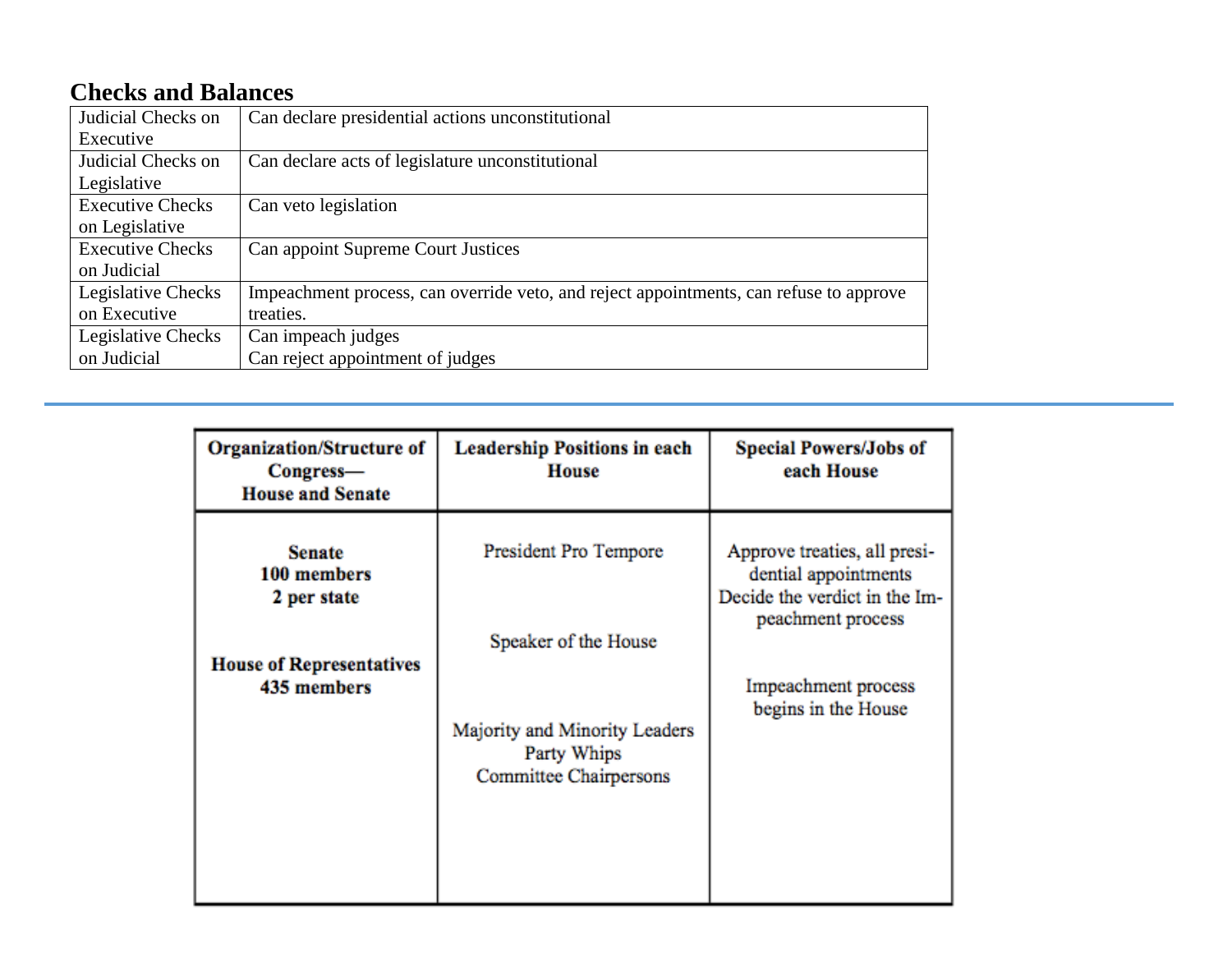### **Supreme Court Cases**

| <b>Name of Case</b>     | <b>Constitutional Principal</b>   | Why the Decision is Important                                            |
|-------------------------|-----------------------------------|--------------------------------------------------------------------------|
| Marbury vs.             | Separation of powers in           | <b>Established Judicial Review</b>                                       |
| Madison                 | the Judicial Branch               | Demonstrates the power of the Judicial Branch                            |
| Plessy vs. Ferguson     | Equality rights of minority       | It is okay to separate the races "SEPARATE BUT EQUAL"                    |
|                         | groups                            |                                                                          |
|                         | $(14th$ Amendment)                |                                                                          |
| Brown vs. Board of      | Equality rights of minority       | Separate but equal is unconstitutional                                   |
| Education               | groups                            | Segregation ends in the public school system                             |
|                         | $(14th$ Amendment)                |                                                                          |
| Gideon vs.              | Civil liberties and rights of     | 6 <sup>th</sup> Amendment right to an attorney if you cannot afford one. |
| Wainwright              | the Accused                       |                                                                          |
|                         | $(6th$ Amendment)                 |                                                                          |
| Miranda vs              | <b>Criminal Procedures;</b>       | 5 <sup>th</sup> Amendment: Self-Incrimination                            |
| Arizona                 | Rights of the accused and         | Miranda Rights: Right to remain silent                                   |
|                         | civil liberties                   |                                                                          |
|                         | $(5th$ Amendment)                 |                                                                          |
| <b>Tinker vs Des</b>    | Civil Liberties                   | 1 <sup>st</sup> Amendment: Freedom of speech                             |
| Moines School           | (1 <sup>st</sup> A<br>methodment) | Symbols are considered freedom of speech                                 |
| Distric                 |                                   |                                                                          |
| <b>United States vs</b> | <b>Separation of Powers</b>       | President's Executive Privilege can not be used to conceal a crime.      |
| <b>Richard Nixon</b>    | (Article 6 of the U.S.            | Rule of law!                                                             |
|                         | Constitution)                     |                                                                          |
| <b>Hazelwood School</b> | Rights of students,               | School publications can be censored                                      |
| District vs             | Freedom of press                  |                                                                          |
| Kuhlmeier               | (1st Amendment)                   |                                                                          |
| <b>Bush vs Gore</b>     | <b>Electoral College</b>          | The president is selected through the electoral college and not the      |
|                         |                                   | popular vote                                                             |